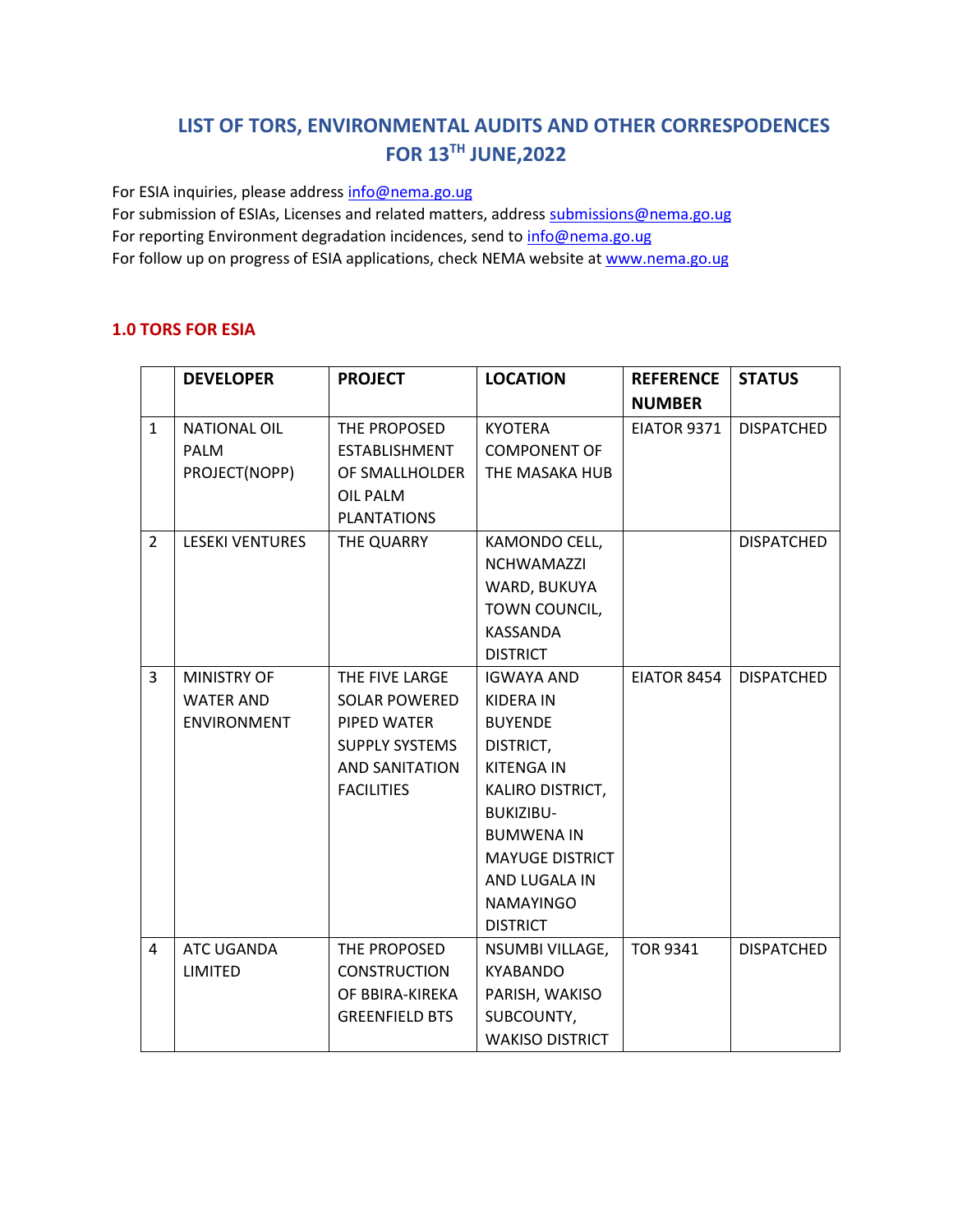| 5              | <b>NILESTAR TRADE</b>  | THE PROPOSED          | <b>KIKAAYA B</b>       | <b>TOR-EIA</b> | <b>DISPATCHED</b> |
|----------------|------------------------|-----------------------|------------------------|----------------|-------------------|
|                | LINK LIMITED           | <b>VEHICLE GARAGE</b> | VILLAGE, KIKAAYA       | 8441           |                   |
|                |                        | <b>STATION</b>        | PARISH,                |                |                   |
|                |                        |                       | <b>KAWEMPE</b>         |                |                   |
|                |                        |                       | DIVISION,              |                |                   |
|                |                        |                       | <b>KAMPALA</b>         |                |                   |
|                |                        |                       | <b>CAPITAL CITY</b>    |                |                   |
| 6              | <b>ZHONG KAI</b>       | THE PROPOSED          | <b>NAKYERONGOOSA</b>   | EIATOR 5972    | <b>DISPATCHED</b> |
|                | <b>ELECTRONICS</b>     | <b>REFURBISHMENT</b>  | LC-1, KAKIRI           |                |                   |
|                | <b>LIMITED</b>         | OF ZHONG KAI          | SUBCOUNTY,             |                |                   |
|                |                        | <b>ELECTRONICS</b>    | <b>WAKISO DISTRICT</b> |                |                   |
| $\overline{7}$ | <b>MEDIPHARM</b>       | <b>THE</b>            | PLOT 65, KAKAJJO       | EIATOR 8414    | <b>DISPATCHED</b> |
|                | <b>INDUSTRIES</b>      | REDEVELOPMENT         | ROAD,                  |                |                   |
|                | <b>LIMITED</b>         | OF THE                | BWEYOGERERE,           |                |                   |
|                |                        | PHARMACEUTICAL        | KIRA DIVISION,         |                |                   |
|                |                        | <b>PLANT</b>          | <b>WAKISO DISTRICT</b> |                |                   |
| 8              | <b>MARANATHA</b>       | <b>THE</b>            | NAKIGALALA A           |                | <b>DISPATCHED</b> |
|                | <b>CLAYS LIMITED</b>   | REDEVELOPMENT         | CELL,                  |                |                   |
|                |                        | OF THE CLAY           | NKUNGULUTALE           |                |                   |
|                |                        | <b>PRODUCTS</b>       | WARD, KAJJANSI         |                |                   |
|                |                        | <b>MANUFACTURING</b>  | TOWN COUNCIL,          |                |                   |
|                |                        | <b>FACTORY</b>        | <b>WAKISO DISTRICT</b> |                |                   |
| 9              | <b>SEYANI BROTHERS</b> | THE PROPOSED          | PLOT 390, BLOCK        | <b>TOR-EIA</b> | <b>DISPATCHED</b> |
|                | <b>CONSTRUCTION</b>    | <b>CARPENTRY AND</b>  | 242, BUKASA            | 8493           |                   |
|                |                        | <b>JOINERY</b>        | ZONE, KIRINYA          |                |                   |
|                |                        | <b>WORKSHOP</b>       | WARD, KIRA             |                |                   |
|                |                        |                       | MUNICIPALITY,          |                |                   |
|                |                        |                       | <b>WAKISO DISTRICT</b> |                |                   |
| 10             | <b>BIRCO</b>           | THE PROPOSED          | PLOT 178, BLOCK        |                | <b>DISPATCHED</b> |
|                | <b>INVESTMENTS</b>     | <b>FUEL SERVICE</b>   | 24, KIHORO CELL,       |                |                   |
|                | LIMITED                | <b>STATION</b>        | CENTRAL WARD,          |                |                   |
|                |                        |                       | <b>BULINDI TOWN</b>    |                |                   |
|                |                        |                       | COUNCIL, HOIMA         |                |                   |
|                |                        |                       | <b>DISTRICT</b>        |                |                   |
| 11             | CHINA WU YI            | THE PROPOSED          | MANYAGO I CELL,        |                | <b>DISPATCHED</b> |
|                | <b>COMPANY LIMITED</b> | <b>BORROW PIT</b>     | CENTRAL WARD,          |                |                   |
|                |                        |                       | DIVISION A,            |                |                   |
|                |                        |                       | <b>ENTEBBE</b>         |                |                   |
|                |                        |                       | <b>MUNICIPALITY</b>    |                |                   |
| 12             | METAL AND WOOD         | THE PROPOSED          | PLOT 6&9, BLOCK        |                | <b>DISPATCHED</b> |
|                | <b>INDUSTRIES</b>      | <b>STEEL PRODUCTS</b> | 120, DEGEYA-           |                |                   |
|                | <b>LIMITED</b>         | <b>MANUFACTURING</b>  | SENYI VILLAGE,         |                |                   |
|                |                        | <b>PLANT</b>          | NANTABULIRWA           |                |                   |
|                |                        |                       | PARISH, GOMA           |                |                   |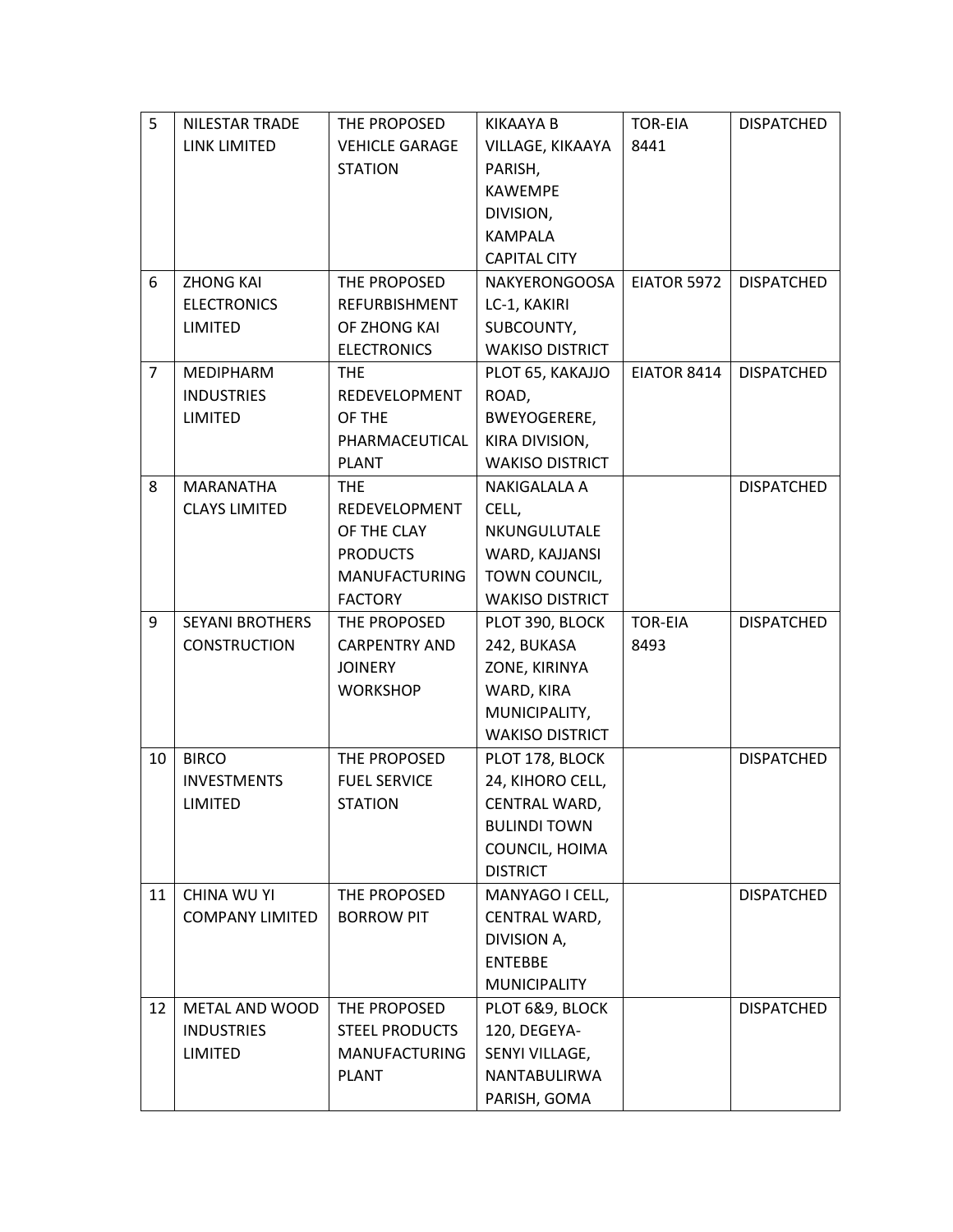|    |                     |                        | DIVISION,              |                   |
|----|---------------------|------------------------|------------------------|-------------------|
|    |                     |                        | <b>MUKONO</b>          |                   |
|    |                     |                        | <b>MUNICIPAL</b>       |                   |
|    |                     |                        | COUNCIL,               |                   |
|    |                     |                        | <b>MUKONO</b>          |                   |
|    |                     |                        | <b>DISTRICT</b>        |                   |
| 13 | CEMENTERS (U)       | <b>THE</b>             | KITETIKA VILLAGE,      | <b>DISPATCHED</b> |
|    | LIMITED             | REDEVELOPMENT          | MASOOLI PARISH,        |                   |
|    |                     | OF METAL AND           | <b>NANGABO</b>         |                   |
|    |                     | ALUMINIUM              | SUBCOUNTY,             |                   |
|    |                     | <b>FABRICATION</b>     | <b>WAKISO DISTRICT</b> |                   |
|    |                     | <b>WORKSHOP</b>        |                        |                   |
| 14 | <b>FELM LIMITED</b> | THE.                   | KITAGOBWA LC-1,        | <b>DISPATCHED</b> |
|    |                     | ESTABLISHMENT          | NANGABO WARD,          |                   |
|    |                     | OF THE PLASTIC         | KASANGATI              |                   |
|    |                     | <b>RECYCLING PLANT</b> | TOWN COUNCIL,          |                   |
|    |                     |                        | <b>WAKISO DISTRICT</b> |                   |
| 15 | DEEPAK SHARMA       | THE PROPOSED           | PLOTS 320, 321,        | <b>DISPATCHED</b> |
|    |                     | <b>WAREHOUSE AND</b>   | 323, 345 AND           |                   |
|    |                     | COMMERCIAL             | 365, BLOCK 208         |                   |
|    |                     | <b>BUILDING</b>        | ALONG BOMBO            |                   |
|    |                     |                        | ROAD IN KAZO-          |                   |
|    |                     |                        | ANGOLA CENTRAL         |                   |
|    |                     |                        | VILLAGE, KAZO-         |                   |
|    |                     |                        | ANGOLA PARISH,         |                   |
|    |                     |                        | <b>KAWEMPE</b>         |                   |
|    |                     |                        | DIVISION,              |                   |
|    |                     |                        | <b>KAMPALA</b>         |                   |
|    |                     |                        | <b>CAPITAL CITY</b>    |                   |

# **2.0 TORS FOR ENVIRONMENTAL AUDIT**

|               | <b>DEVELOPER</b>   | <b>PROJECT</b>     | <b>LOCATION</b>     | <b>REFERENCE</b>  | <b>STATUS</b>     |
|---------------|--------------------|--------------------|---------------------|-------------------|-------------------|
|               |                    |                    |                     | <b>NUMBER</b>     |                   |
| 1             | UGANDA NATIONAL    | THE KAMPALA        | <b>TRAVERSING</b>   | <b>EATOR 2813</b> | <b>DISPATCHED</b> |
|               | ROADS AUTHORITY    | <b>NORTHERN</b>    | <b>KAMPALA CITY</b> |                   |                   |
|               | (UNRA)             | <b>BYPASS ROAD</b> | AND WAKISO          |                   |                   |
|               |                    | <b>PROJECT</b>     | <b>DISTRICT</b>     |                   |                   |
| $\mathcal{P}$ | <b>CFAO MOTORS</b> | THE OPERATIONS     | PEPSI COLA          |                   | <b>DISPATCHED</b> |
|               | UGANDA LIMITED     | OF THE CFAO        | ZONE.               |                   |                   |
|               |                    | <b>MOTORS</b>      | <b>KAMPALA</b>      |                   |                   |
|               |                    | KAMPALA            | <b>CAPITAL CITY</b> |                   |                   |
|               |                    | <b>FACILITY</b>    |                     |                   |                   |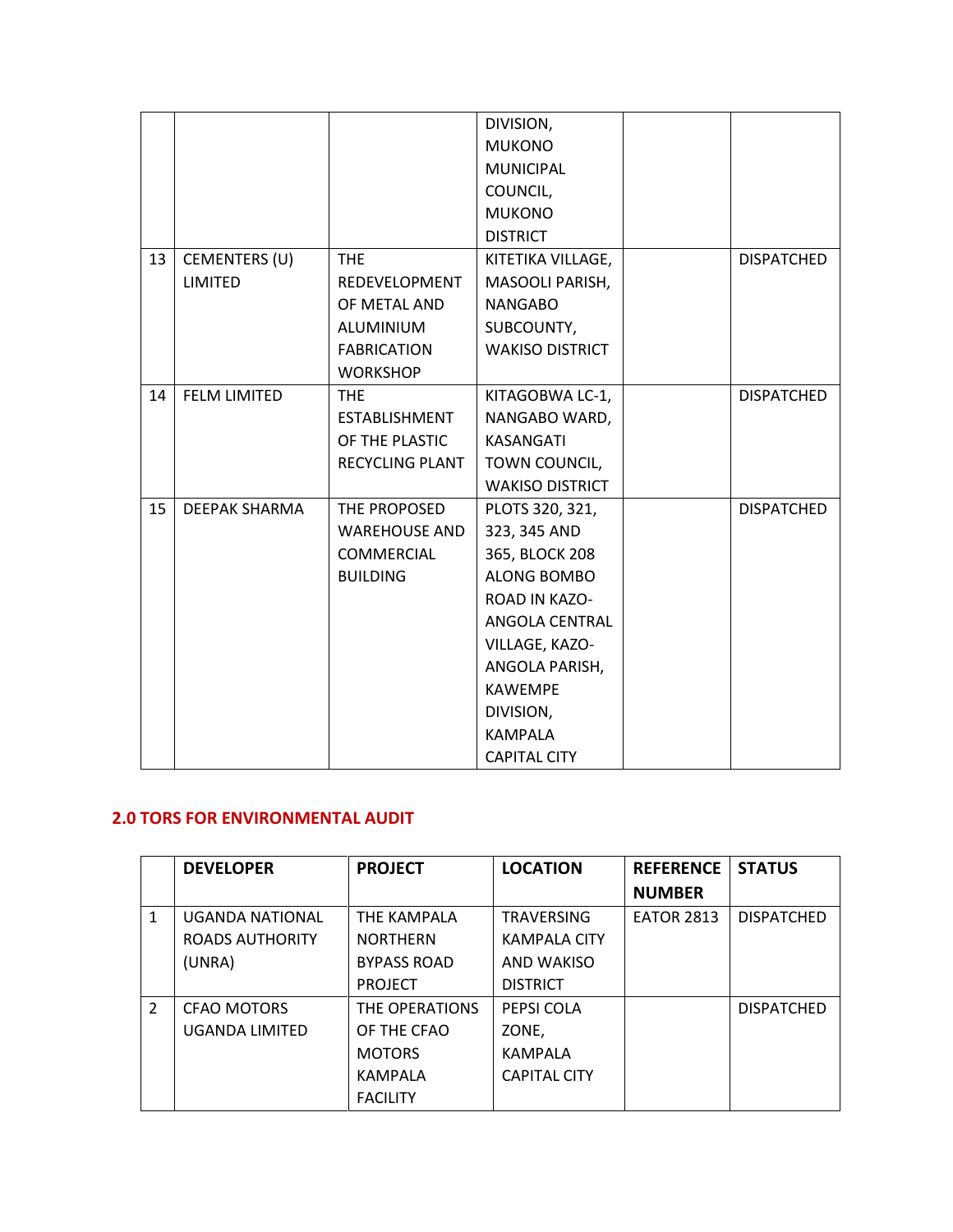| $\overline{3}$ | <b>CFAO MOTORS</b>       | THE OPERATIONS        | <b>PLOT 668,</b>               | <b>EATOR 2888</b> | <b>DISPATCHED</b> |
|----------------|--------------------------|-----------------------|--------------------------------|-------------------|-------------------|
|                | <b>UGANDA LIMITED</b>    | OF CFAO MOTORS        | <b>BLOCK 113,</b>              |                   |                   |
|                |                          | <b>NAMANVE</b>        | <b>KAMPALA</b>                 |                   |                   |
|                |                          | <b>BRANCH</b>         | <b>INDUSTRIAL</b>              |                   |                   |
|                |                          |                       | <b>BUSINESS PARK</b>           |                   |                   |
|                |                          |                       | (KIPB),                        |                   |                   |
|                |                          |                       | KIWANGA-                       |                   |                   |
|                |                          |                       | <b>MAWOTTO</b>                 |                   |                   |
|                |                          |                       | VILLAGE,                       |                   |                   |
|                |                          |                       | KIWANGA-                       |                   |                   |
|                |                          |                       | WARD, GOMA                     |                   |                   |
|                |                          |                       | DIVISION,                      |                   |                   |
|                |                          |                       | <b>MUKONO</b>                  |                   |                   |
|                |                          |                       | <b>DISTRICT</b>                |                   |                   |
| 4              | TARPO PLASTICS (U)       | THE PLASTICS          | PLOTS 16A, M-                  | <b>EATOR 2902</b> | <b>DISPATCHED</b> |
|                | <b>LIMITED</b>           | <b>MANUFACTURING</b>  | 132, M-156, M-                 |                   |                   |
|                |                          | <b>FACTORY</b>        | 157 LONG                       |                   |                   |
|                |                          |                       | NJERU-                         |                   |                   |
|                |                          |                       | <b>KAYUNGA</b>                 |                   |                   |
|                |                          |                       | ROAD, KILINDI                  |                   |                   |
|                |                          |                       | VILLAGE, NJERU                 |                   |                   |
|                |                          |                       | MUNICIPALITY,                  |                   |                   |
|                |                          |                       | <b>BUIKWE</b>                  |                   |                   |
|                |                          |                       | <b>DISTRICT</b>                |                   |                   |
| 5              | <b>CHINA</b>             | THE BATCHING          | <b>OLD ENTEBBE</b>             | <b>EATOR 2875</b> | <b>DISPATCHED</b> |
|                | <b>COMMUNICATIONS</b>    | <b>PLANT</b>          | VIILAGE,                       |                   |                   |
|                | <b>CONSTRUCTION</b>      |                       | KIGUNGU                        |                   |                   |
|                | <b>COMPANY LIMITED</b>   |                       | PARISH,                        |                   |                   |
|                |                          |                       | <b>ENTEBBE</b>                 |                   |                   |
|                |                          |                       | MUNICIPALITY,<br><b>WAKISO</b> |                   |                   |
|                |                          |                       | <b>DISTRICT</b>                |                   |                   |
| 6              | MOTA-ENGIL               | THE SUPPORT           | KAMPALA,                       | <b>EATOR 2858</b> | <b>DISPATCHED</b> |
|                | <b>ENENHARIA E</b>       | <b>INFRASTRUCTURE</b> | <b>WAKISO AND</b>              |                   |                   |
|                | <b>CONSTRUCAO AFRICA</b> | FOR THE               | <b>MUKONO</b>                  |                   |                   |
|                |                          | <b>CONSTRUCTION</b>   | <b>DISTRICTS</b>               |                   |                   |
|                |                          | OF NORTHERN           |                                |                   |                   |
|                |                          | <b>BYPASS PHASE</b>   |                                |                   |                   |
|                |                          | <b>TWO</b>            |                                |                   |                   |
| $\overline{7}$ | FAMOUS 2009              | THE STONE             | PLOTS 196 AND                  | <b>EATOR 2893</b> | <b>DISPATCHED</b> |
|                |                          | <b>QUARRY AND</b>     | 396, BLOCK 394,                |                   |                   |
|                |                          | <b>CRUSHER PLANT</b>  | KIKUBA BULEGA                  |                   |                   |
|                |                          |                       | VILLAGE,                       |                   |                   |
|                |                          |                       | KIKWAYI                        |                   |                   |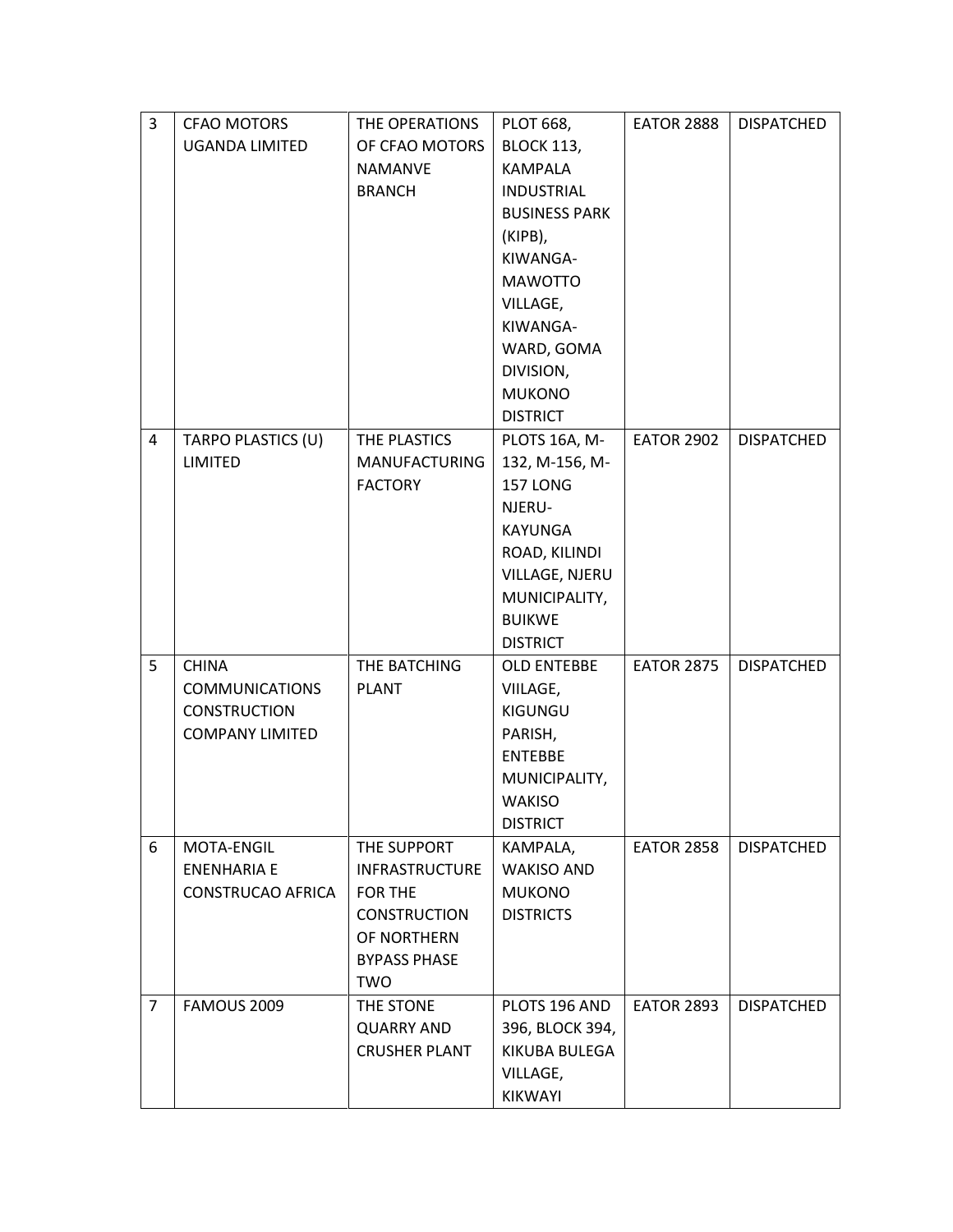|    |                           |                            | PARISH,           |                   |
|----|---------------------------|----------------------------|-------------------|-------------------|
|    |                           |                            | <b>NGOGWE</b>     |                   |
|    |                           |                            | SUBCOUNTY,        |                   |
|    |                           |                            | NKOKONJERU        |                   |
|    |                           |                            | <b>TOWN</b>       |                   |
|    |                           |                            | COUNCIL,          |                   |
|    |                           |                            | <b>BUIKWE</b>     |                   |
|    |                           |                            | <b>DISTRICT</b>   |                   |
|    |                           |                            |                   |                   |
| 8  | MILLENNIUM TILES          | THE OPERATIONS<br>OF TILES | PLOT 42, BLOCK    | <b>DISPATCHED</b> |
|    | <b>UGANDA LIMITED</b>     |                            | 295, NJERU        |                   |
|    |                           | <b>PRODUCTION</b>          | MUNICIPALITY,     |                   |
|    |                           | <b>FACILITY</b>            | <b>BUIKWE</b>     |                   |
|    |                           |                            | <b>DISTRICT</b>   |                   |
| 9  | <b>GREENHILL HOLDINGS</b> | THE GREENHILL              | <b>PLOT 788,</b>  | <b>DISPATCHED</b> |
|    | LIMITED                   | ACADEMY-                   | <b>BLOCK 189,</b> |                   |
|    |                           | <b>BUWAATE</b>             | <b>KIGOGOLA</b>   |                   |
|    |                           | <b>BRANCH</b>              | ZONE,             |                   |
|    |                           |                            | WAMPEEWO          |                   |
|    |                           |                            | PARISH,           |                   |
|    |                           |                            | KASANGATI         |                   |
|    |                           |                            | <b>TOWN</b>       |                   |
|    |                           |                            | COUNCIL,          |                   |
|    |                           |                            | <b>WAKISO</b>     |                   |
|    |                           |                            | <b>DISTRICT</b>   |                   |
| 10 | WINWORLD IMPEX            | THE OPERATIONS             | <b>BLOCK 108,</b> | <b>DISPATCHED</b> |
|    | LIMITED                   | OF THE                     | PLOT 181 AND      |                   |
|    |                           | PACKAGING                  | 248,              |                   |
|    |                           | <b>MATERIALS</b>           | KAWANDA-          |                   |
|    |                           | <b>MANUFATURING</b>        | NAKYESANJA        |                   |
|    |                           | AND RECYCLING              | VILLAGE,          |                   |
|    |                           | <b>PLANT</b>               | NAKYESANJA        |                   |
|    |                           |                            | WARD,             |                   |
|    |                           |                            | NABWERU           |                   |
|    |                           |                            | DIVISION,         |                   |
|    |                           |                            | NANSANA           |                   |
|    |                           |                            | MUNICIPALITY,     |                   |
|    |                           |                            | <b>WAKISO</b>     |                   |
|    |                           |                            | <b>DISTRICT</b>   |                   |
| 11 | <b>DAVID MUGISHA</b>      | THE GREAT LAKES            | MUKONO-JINJA      | <b>DISPATCHED</b> |
|    |                           | <b>FUEL SERVICE</b>        | ROAD,             |                   |
|    |                           | <b>STATION</b>             | NAMAWOJJOLO       |                   |
|    |                           |                            | VILLAGE, NAMA     |                   |
|    |                           |                            | SUBCOUNTY,        |                   |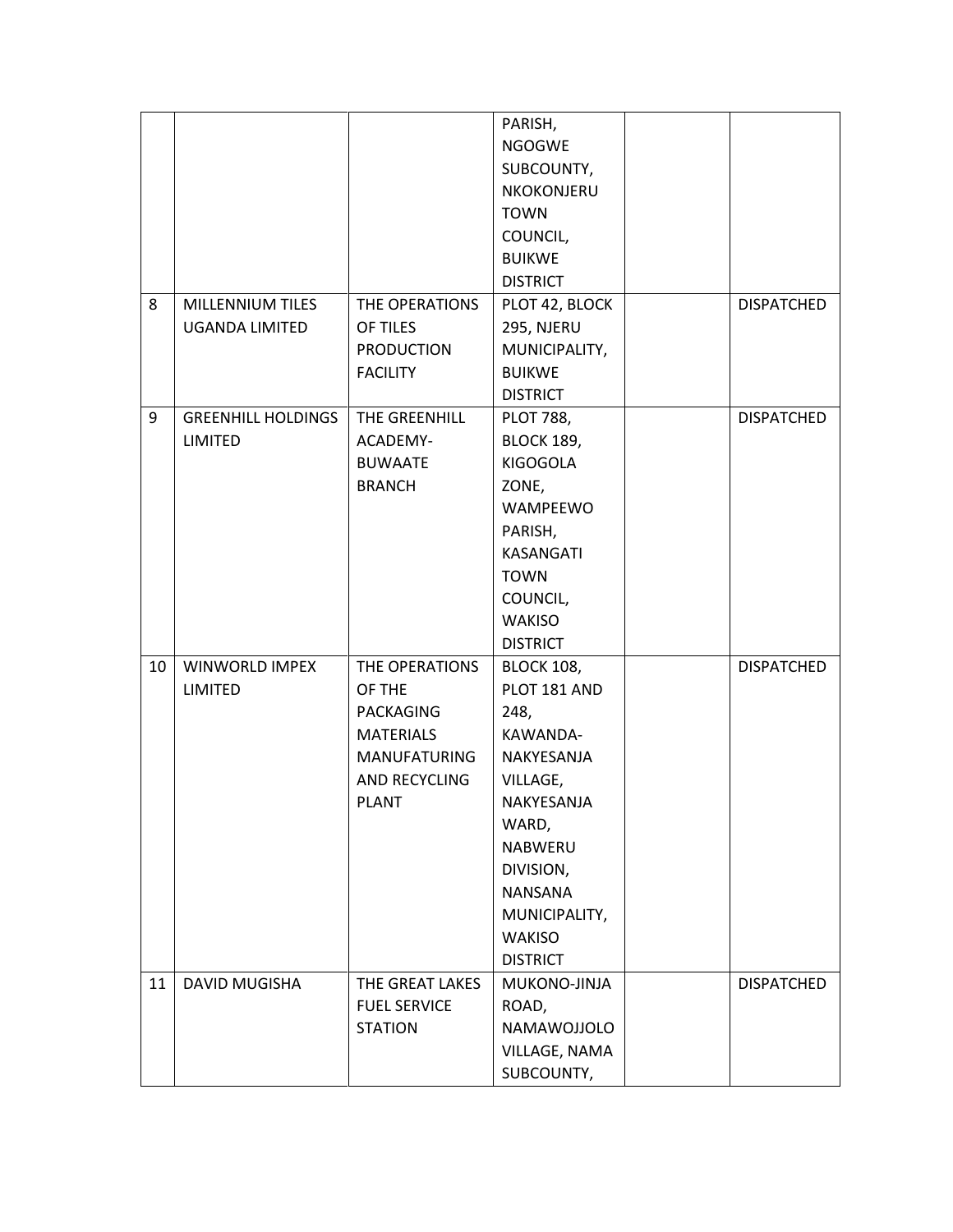|    |                        |                       | <b>MUKONO</b>       |                   |
|----|------------------------|-----------------------|---------------------|-------------------|
|    |                        |                       | <b>DISTRICT</b>     |                   |
| 12 | <b>BOK PETROLEUM</b>   | THE CITIZEN FUEL      | <b>BLOCK 753,</b>   | <b>DISPATCHED</b> |
|    | LIMITED                | <b>STATION</b>        | <b>PLOT 626,</b>    |                   |
|    |                        |                       | <b>ALONG</b>        |                   |
|    |                        |                       | MASAKA-             |                   |
|    |                        |                       | KYOTERA ROAD,       |                   |
|    |                        |                       | TEEFE CELL,         |                   |
|    |                        |                       | <b>KYOTERA TOWN</b> |                   |
|    |                        |                       | COUNCIL, RAKAI      |                   |
|    |                        |                       | <b>DISTRICT</b>     |                   |
| 13 | <b>BOK PETROLEUM</b>   | THE BOK FUEL          | NAMATABA            | <b>DISPATCHED</b> |
|    | LIMITED                | <b>STATION</b>        | VILLAGE,            |                   |
|    |                        |                       | KIRINYA WARD,       |                   |
|    |                        |                       | <b>BWEYOGERERE</b>  |                   |
|    |                        |                       | DIVISION, KIRA      |                   |
|    |                        |                       | <b>MUNICIPAL</b>    |                   |
|    |                        |                       | COUNCIL,            |                   |
|    |                        |                       | <b>WAKISO</b>       |                   |
|    |                        |                       | <b>DISTRICT</b>     |                   |
| 14 | <b>VIVO ENERGY</b>     | THE SELECTED          | <b>DIFFERENT</b>    | <b>DISPATCHED</b> |
|    | <b>UGANDA</b>          | <b>VIVO-SHELL</b>     | <b>DISTRICTS IN</b> |                   |
|    |                        | <b>RETAIL OUTLETS</b> | THE COUNTRY         |                   |
|    |                        | <b>COUNTRYWIDE</b>    |                     |                   |
| 15 | <b>CHINA RAILWAY</b>   | THE SUPPORT           | 97KM MASINDI-       | <b>DISPATCHED</b> |
|    | <b>SEVENTH GROUP</b>   | <b>INFRASTRUCTURE</b> | BIISO, KABALE-      |                   |
|    |                        | FOR THE               | KIZIRANFUMBI        |                   |
|    |                        | <b>UPGRADING OF</b>   | AND HOHWA-          |                   |
|    |                        | <b>ROADS</b>          | NYAIRONGO-          |                   |
|    |                        |                       | KYARUSHESHA         |                   |
|    |                        |                       | <b>AND BUTOLE</b>   |                   |
|    |                        |                       | <b>ROAD</b>         |                   |
| 16 | <b>UGANDA NATIONAL</b> | THE TECHNOLOGY        | <b>KAMPALA</b>      | <b>DISPATCHED</b> |
|    | <b>COUNCIL FOR</b>     | <b>INNOVATION AND</b> | <b>INDUSTRIAL</b>   |                   |
|    | <b>SCIENCE AND</b>     | <b>BUSINESS</b>       | AND BUSINESS        |                   |
|    | <b>TECHNOLOGY</b>      | <b>INCUBATION</b>     | PARK,               |                   |
|    | (UNCST)                | <b>CENTRE (TIBIC)</b> | <b>NAMIRYANGO</b>   |                   |
|    |                        |                       | CELL, GOMA          |                   |
|    |                        |                       | DIVISION,           |                   |
|    |                        |                       | <b>MUKONO</b>       |                   |
|    |                        |                       | MUNICIPALITY,       |                   |
|    |                        |                       | <b>MUKONO</b>       |                   |
|    |                        |                       | <b>DISTRICT</b>     |                   |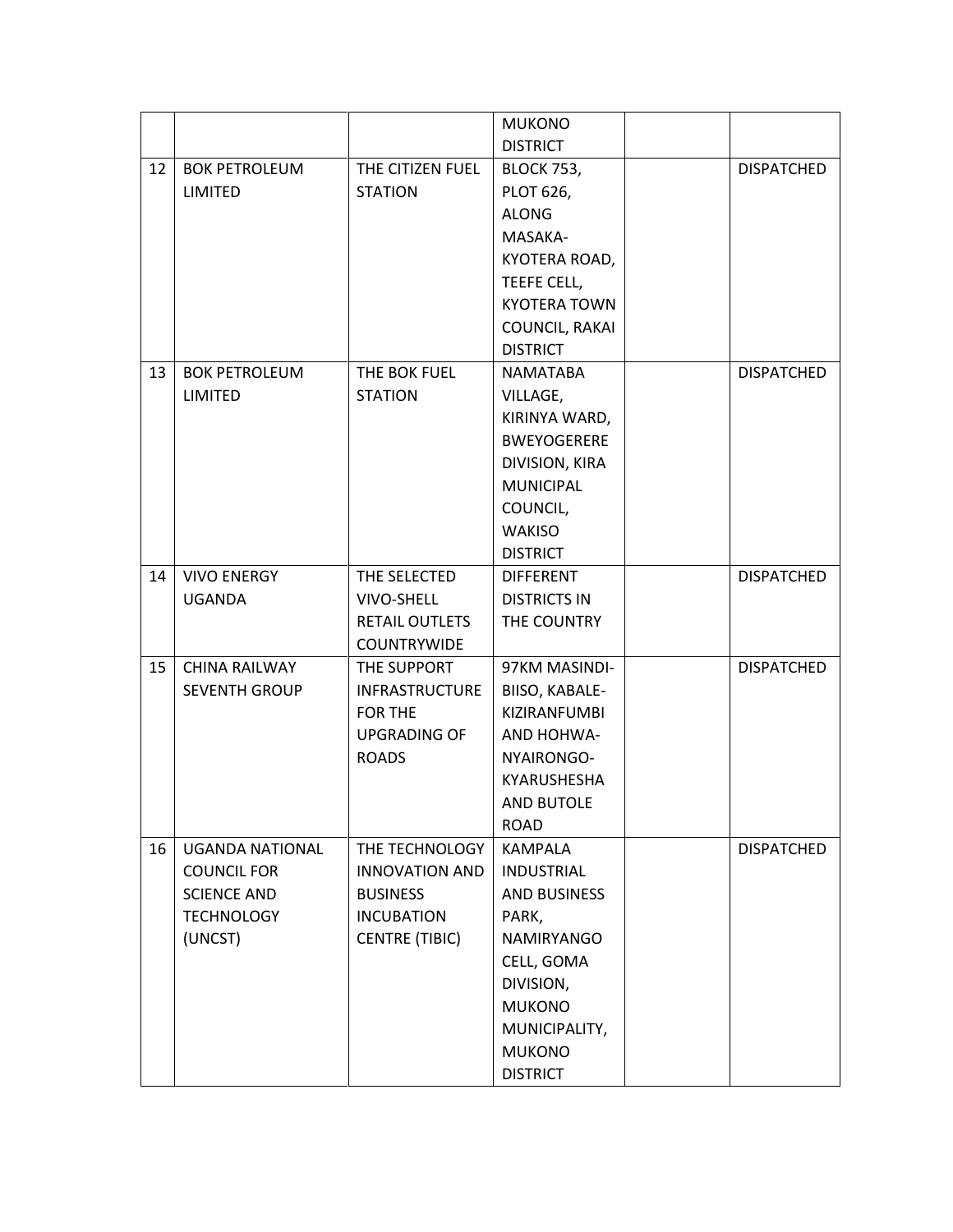| 17 | <b>UGANDA BREWERIES</b> | THE OPERATIONS       | INTERNATIONAL       |                   | <b>DISPATCHED</b> |
|----|-------------------------|----------------------|---------------------|-------------------|-------------------|
|    | <b>LIMITED</b>          | OF THE SPIRITS       | <b>DISTILLERS</b>   |                   |                   |
|    |                         | <b>MANUFACTURING</b> | UGANDA (IDU)        |                   |                   |
|    |                         | <b>FACTORY</b>       | FACILITY, PLOT      |                   |                   |
|    |                         |                      | 3-17 AND M19,       |                   |                   |
|    |                         |                      | PORT BELL           |                   |                   |
|    |                         |                      | ROAD,               |                   |                   |
|    |                         |                      | <b>KAMWANYI</b>     |                   |                   |
|    |                         |                      | VILLAGE,            |                   |                   |
|    |                         |                      | LUZIRA PARISH,      |                   |                   |
|    |                         |                      | <b>NAKAWA</b>       |                   |                   |
|    |                         |                      | DIVISION,           |                   |                   |
|    |                         |                      | <b>KAMPALA</b>      |                   |                   |
|    |                         |                      | <b>CAPITAL CITY</b> |                   |                   |
| 18 | AXCL LUBRICANTS (U)     | THE LUBRICANT        | <b>PLOT 268,</b>    | <b>EATOR 2884</b> | <b>DISPATCHED</b> |
|    | LIMITED                 | <b>PRODUCTION</b>    | BLOCK 113           |                   |                   |
|    |                         | <b>FACILITY</b>      | KYAGGWE,            |                   |                   |
|    |                         |                      | <b>KAMPALA</b>      |                   |                   |
|    |                         |                      | <b>INDUSTRIAL</b>   |                   |                   |
|    |                         |                      | <b>AND BUSINESS</b> |                   |                   |
|    |                         |                      | PARK, MUKONO        |                   |                   |
|    |                         |                      | MUNICIPALITY,       |                   |                   |
|    |                         |                      | <b>MUKONO</b>       |                   |                   |
|    |                         |                      | <b>DISTRICT</b>     |                   |                   |

## **3.0 ENVIRONMENTAL COMPLIANCE AUDITS**

|                | <b>DEVELOPER</b>       | <b>PROJECT</b>       | <b>LOCATION</b> | <b>REFERENCE</b> | <b>STATUS</b>    |
|----------------|------------------------|----------------------|-----------------|------------------|------------------|
|                |                        |                      |                 | <b>NUMBER</b>    |                  |
| 1              | ATC UGANDA LIMITED     | <b>AUDIT FOR</b>     | <b>KIKUKURU</b> | EA 10686         | <b>READY FOR</b> |
|                |                        | <b>KYENJOJO BTS</b>  | VILLAGE,        |                  | <b>PAYMENT</b>   |
|                |                        | (SITE ID: 609242)    | <b>KIHUURA</b>  |                  |                  |
|                |                        |                      | PARISH,         |                  |                  |
|                |                        |                      | <b>KIHUURA</b>  |                  |                  |
|                |                        |                      | SUBCOUNTY,      |                  |                  |
|                |                        |                      | <b>MWENGE</b>   |                  |                  |
|                |                        |                      | COUNTY,         |                  |                  |
|                |                        |                      | <b>KYENJOJO</b> |                  |                  |
|                |                        |                      | <b>DISTRICT</b> |                  |                  |
| $\overline{2}$ | <b>BUSOGA FORESTRY</b> | <b>AUDIT FOR THE</b> | <b>BUWERERE</b> |                  | <b>READY FOR</b> |
|                | <b>COMPANY LIMITED</b> | <b>WOODMIZER</b>     | VILLAGE,        |                  | <b>PAYMENT</b>   |
|                |                        | SAWMILL              | <b>BUKATUBE</b> |                  |                  |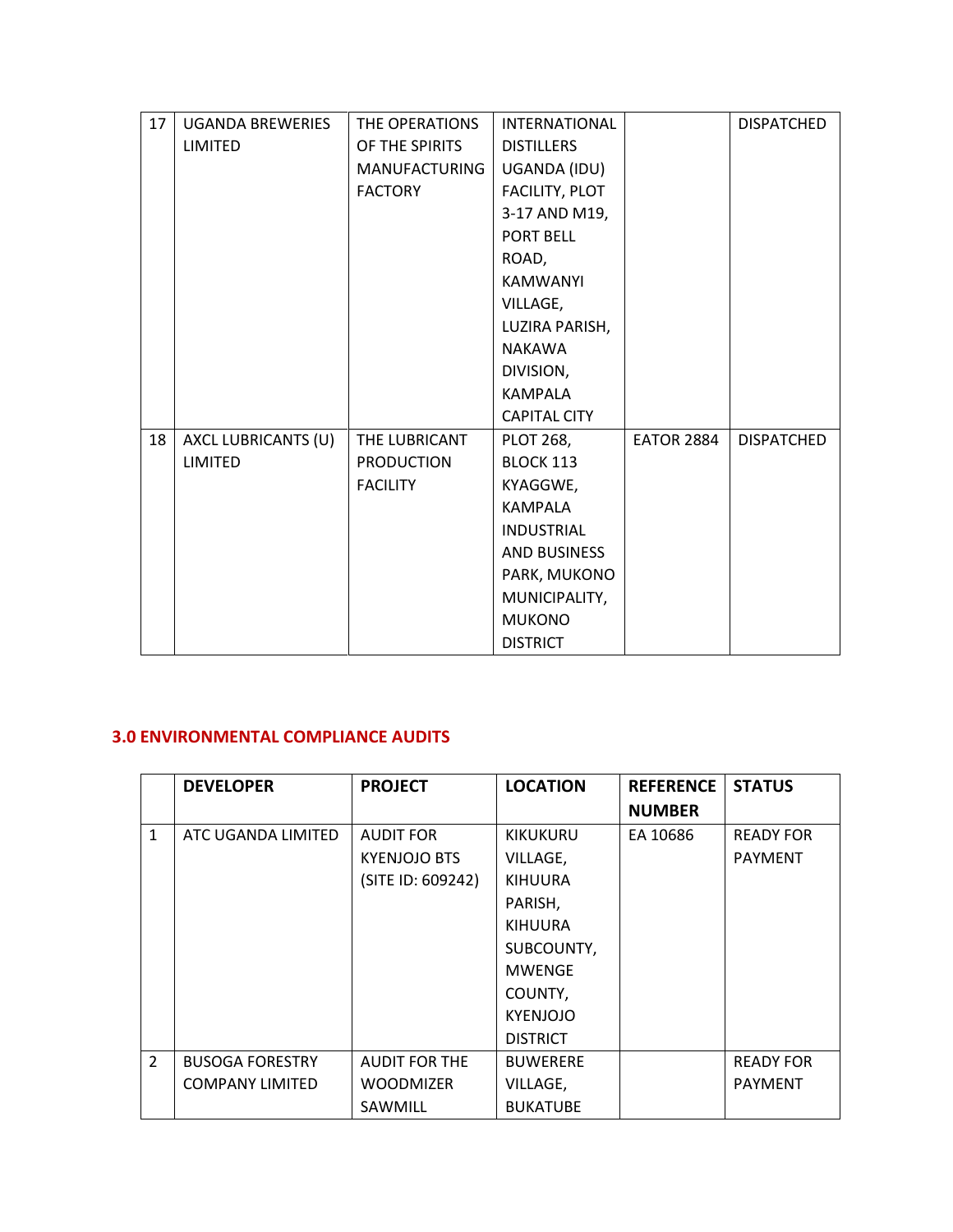|   |                     |                       | SUBCOUNTY,          |                  |
|---|---------------------|-----------------------|---------------------|------------------|
|   |                     |                       | <b>MAYUGE</b>       |                  |
|   |                     |                       | <b>DISTRICT</b>     |                  |
| 3 | MAC EAST AFRICA     | <b>AUDIT FOR THE</b>  | <b>OLD PORT</b>     | <b>READY FOR</b> |
|   | LIMITED             | <b>ISUZU VEHICLES</b> | BELL ROAD,          | <b>PAYMENT</b>   |
|   |                     | <b>SERVICE CENTRE</b> | <b>PLOT 11,</b>     |                  |
|   |                     |                       | PEPSICOLA           |                  |
|   |                     |                       | VILLAGE,            |                  |
|   |                     |                       | <b>INDUSTRIAL</b>   |                  |
|   |                     |                       | AREA,               |                  |
|   |                     |                       | KAMPALA             |                  |
|   |                     |                       | <b>CENTRAL</b>      |                  |
|   |                     |                       | DIVISION,           |                  |
|   |                     |                       | <b>KAMPALA CITY</b> |                  |
| 4 | <b>CNOOC UGANDA</b> | <b>AUDIT FOR THE</b>  |                     | <b>READY FOR</b> |
|   | LIMITED             | KINGFISHER FIELD      |                     | <b>PAYMENT</b>   |
|   |                     | DEVELOPMENT           |                     |                  |
|   |                     | AREA (KFDA)           |                     |                  |

## **4.0 OTHER CORRESPONDENCES**

|                | <b>DEVELOPER</b>     | <b>PROJECT</b>           | <b>LOCATION</b>  | <b>REFERENCE</b> | <b>STATUS</b>     |
|----------------|----------------------|--------------------------|------------------|------------------|-------------------|
|                |                      |                          |                  | <b>NUMBER</b>    |                   |
| $\mathbf{1}$   | MATOVU MAXWELL       | <b>APPLICATION FOR A</b> |                  |                  | <b>DISPATCHED</b> |
|                |                      | <b>WETLAND USE</b>       |                  |                  |                   |
|                |                      | PERMIT FOR               |                  |                  |                   |
|                |                      | <b>ESTABLISHMENT OF</b>  |                  |                  |                   |
|                |                      | A RESERVOIR (DAM)        |                  |                  |                   |
|                |                      | <b>FOR IRRIGATION</b>    |                  |                  |                   |
|                |                      | AND INTENTIONS           |                  |                  |                   |
|                |                      | <b>TO ESTABLISH</b>      |                  |                  |                   |
|                |                      | <b>FARM</b>              |                  |                  |                   |
| $\overline{2}$ | P.A.C. S.P.A LIMITED | <b>DECOMMISSIONING</b>   | KIKAGATI-        |                  | <b>DISPATCHED</b> |
|                |                      | AND RESTORATION          | <b>MURONGO</b>   |                  |                   |
|                |                      | PLAN FOR                 | ROAD,            |                  |                   |
|                |                      | NYAKAYOJO STONE          | <b>NYAKAYOJO</b> |                  |                   |
|                |                      | <b>QUARRY AND</b>        | VILLAGE,         |                  |                   |
|                |                      | <b>STONE CRUSHER</b>     | <b>KIKAGATI</b>  |                  |                   |
|                |                      |                          | <b>BORDER</b>    |                  |                   |
|                |                      |                          | WARD,            |                  |                   |
|                |                      |                          | <b>KIKAGATI</b>  |                  |                   |